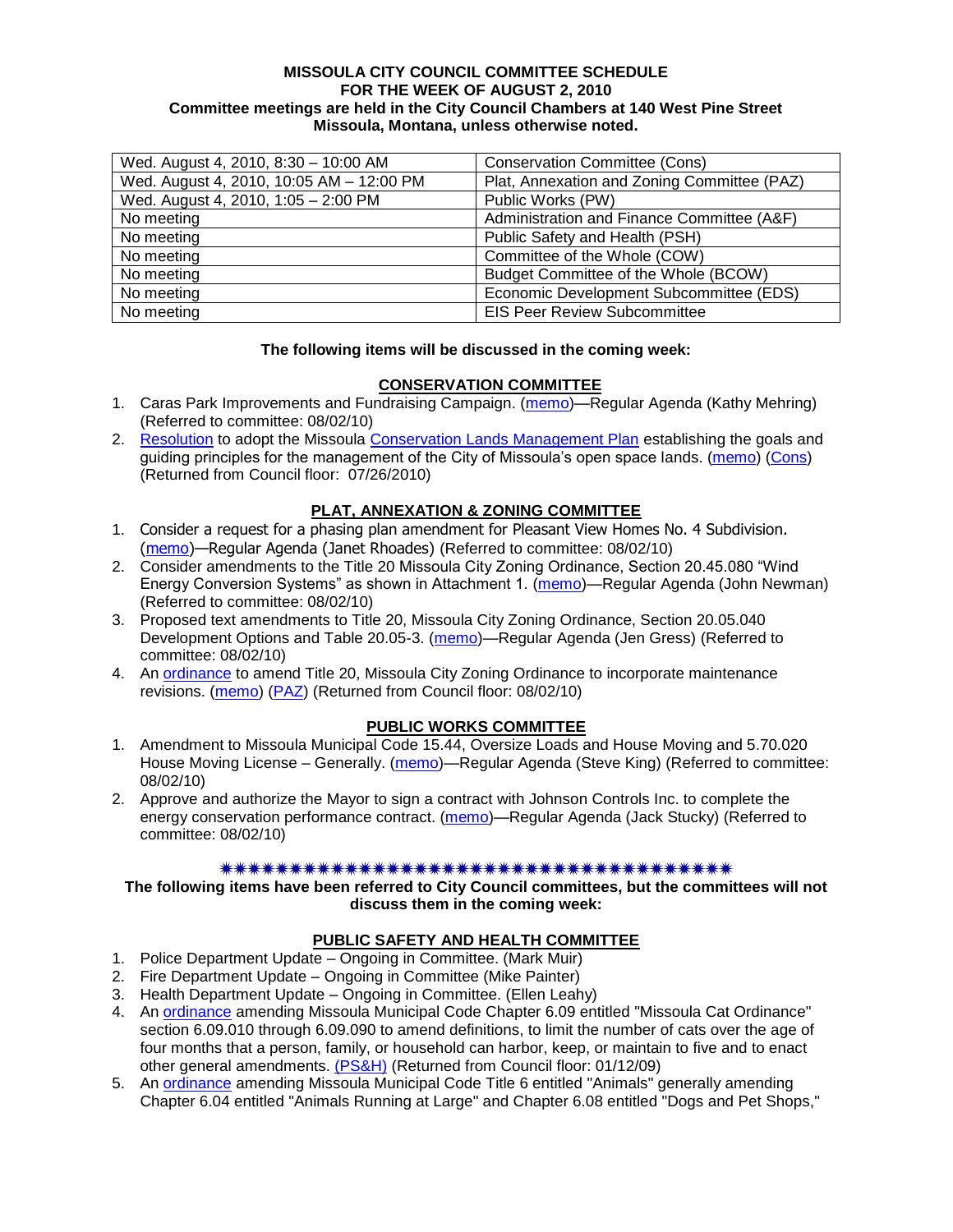increasing the fee when an animal is impounded and establishing a fee for a boarding kennel license. [\(PS&H\)](ftp://ftp.ci.missoula.mt.us/Packets/Council/2008/2008-12-15/081210psh.pdf) (Returned from Council floor: 01/12/09)

## **CONSERVATION COMMITTEE**

1. Appoint one member to the position of a Conservation Sector representative to the Greenhouse Gas & Energy Conservation Team for the term starting August 1, 2010, and ending on July 31, 2013. [\(memo\)](http://www.ci.missoula.mt.us/DocumentView.aspx?DID=4361)—Regular Agenda (Marty Rehbein) (Referred to committee: 08/02/10)

## **PLAT, ANNEXATION & ZONING COMMITTEE**

- 1. Annexation. (see separate list at City Clerk's Office for pending annexations) (Ongoing in Committee)
- 2. Update the Rattlesnake Valley Comprehensive Plan Amendment [\(memo\)](ftp://ftp.ci.missoula.mt.us/Packets/Council/2007/2007-04-02/Referrals/Rattlesnake_Plan_Update_referral.pdf).—Regular Agenda (Dave Strohmaier) (Referred to committee: 04/02/07)
- 3. Request to rezone the property legally described as Lot 3 of Scott Street Lots Subdivision, located in Section 16, T13N, R19W, P.M.M. form D (Industrial) to I-1 (Light Industrial), based on the finding of fact and conclusions of law. (PAZ [05/21/08\)](ftp://ftp.ci.missoula.mt.us/Packets/Council/2008/2008-06-02/080521paz.pdf) (Returned from Council floor: 6/2/08)
- 4. Ongoing discussion of City planning issues with members of the Planning Board.—Regular Agenda (Bob Jaffe) (Referred to committee: 3/20/06)

# **ADMINISTRATION AND FINANCE COMMITTEE**

- 1. Approve claims. (Ongoing) (Consent Agenda)
- 2. Approve journal vouchers. (Ongoing) (Consent Agenda)
- 3. Approve budget transfers. (Ongoing) (Consent Agenda)
- 4. An ordinance amending the municipal code as it relates to bike licensing.  $(A\&F)$  (Returned from council floor: 12/15/08)
- 5. Implications of establishing maintenance districts. [\(memo\)](ftp://ftp.ci.missoula.mt.us/Packets/Council/2009/2009-05-11/Referrals/MaintenanceDistricts.pdf) Regular Agenda (Bob Jaffe) (Referred to committee: 05/11/09)
- 6. Clarify position of council member who also serves on the board of a non-profit agency that has dealings with the city. [\(memo\)](http://www.ci.missoula.mt.us/DocumentView.aspx?DID=1840) – Regular Agenda (Ed Childers) (Referred to committee: 07/20/2009)
- 7. [Resolution](http://www.ci.missoula.mt.us/DocumentView.aspx?DID=2373) of the Missoula City Council establishing a tourism business improvement district consisting of non-contiguous lands within the City of Missoula for the purpose of aiding tourism, promotion and marketing within the district. [\(Exhibit A\)](http://www.ci.missoula.mt.us/DocumentView.aspx?DID=2090) [\(Exhibit B\)](http://www.ci.missoula.mt.us/DocumentView.aspx?DID=2374) [\(memo\)](http://www.ci.missoula.mt.us/DocumentView.aspx?DID=2097) [\(A&F\)](http://www.ci.missoula.mt.us/Archive.aspx?ADID=1172) (Returned from Council floor: 10/05/09)
- 8. Review the FY 2011-15 capital improvement projects (CIP). [\(memo\)](http://www.ci.missoula.mt.us/DocumentView.aspx?DID=3522) Regular Agenda (Brentt Ramharter) (Referred to committee: 04/19/2010)
- 9. Amend Council rules to change the Council's regular meeting schedule to two meetings per month [\(memo\)](http://www.ci.missoula.mt.us/DocumentView.aspx?DID=4027).—Regular Agenda (Marty Rehbein) (Referred to committee: 06/07/10)
- 10. Disposition of excess city owned parcels [\(memo\)](http://www.ci.missoula.mt.us/DocumentView.aspx?DID=4291).—Regular Agenda (Bob Jaffe) (Referred to committee: 07/26/10)

# **PUBLIC WORKS COMMITTEE**

- 1. Consider the sizes of grease interceptors for the restaurant industry [\(memo\)](ftp://ftp.ci.missoula.mt.us/Packets/Council/2008/2008-04-21/Referrals/Industrial_waste_restaurants.pdf).—Regular Agenda (Stacy Rye and Bob Jaffe) (Referred to committee: 04/21/08)
- 2. Consider restructuring the city's Sewer Loan Program along the lines of the recently approved change to the Sidewalk & Curb Loan Fund.—Regular Agenda (Ed Childers) (Referred to committee: 06/26/06)
- 3. Review infrastructure conditions at the locations of serious and fatal traffic accidents: 2007-2009 [\(memo\)](http://www.ci.missoula.mt.us/DocumentView.aspx?DID=3031).—Regular Agenda (Jason Wiener) (Referred to committee: 01/25/10)
- 4. Resolution to restore vacated Inez Street at South 2<sup>nd</sup> Street to the public trust and public use, and vacate a public access easement that was a condition of the vacation [\(memo\)](http://www.ci.missoula.mt.us/DocumentView.aspx?DID=3573).—Regular Agenda (Carla Krause) (Referred to committee: 04/26/2010)

## **COMMITTEE OF THE WHOLE**

- 1. Mayor's Update Ongoing in Committee. (Mayor Engen)
- 2. Updates from Council representatives on the Health Board, Community Forum, Transportation Policy Coordinating Committee, other boards and commissions as necessary. – (Ongoing in Committee)
- 3. Joint meeting of the Mayor, City Council and County Commission; a facilitated quarterly OPG review as directed in the [Interlocal Agreement](ftp://ftp.ci.missoula.mt.us/Documents/Mayor/OPG/Adopted-ILA-2005.pdf) (Agenda)—Ongoing (Mayor Engen)
- 4. Develop short and mid-term goals [\(memo\)](ftp://ftp.ci.missoula.mt.us/Packets/Council/2007/2007-04-23/Referrals/Council_Goals.pdf).—Regular Agenda (Bob Jaffe) (Referred to committee: 4/23/2007)